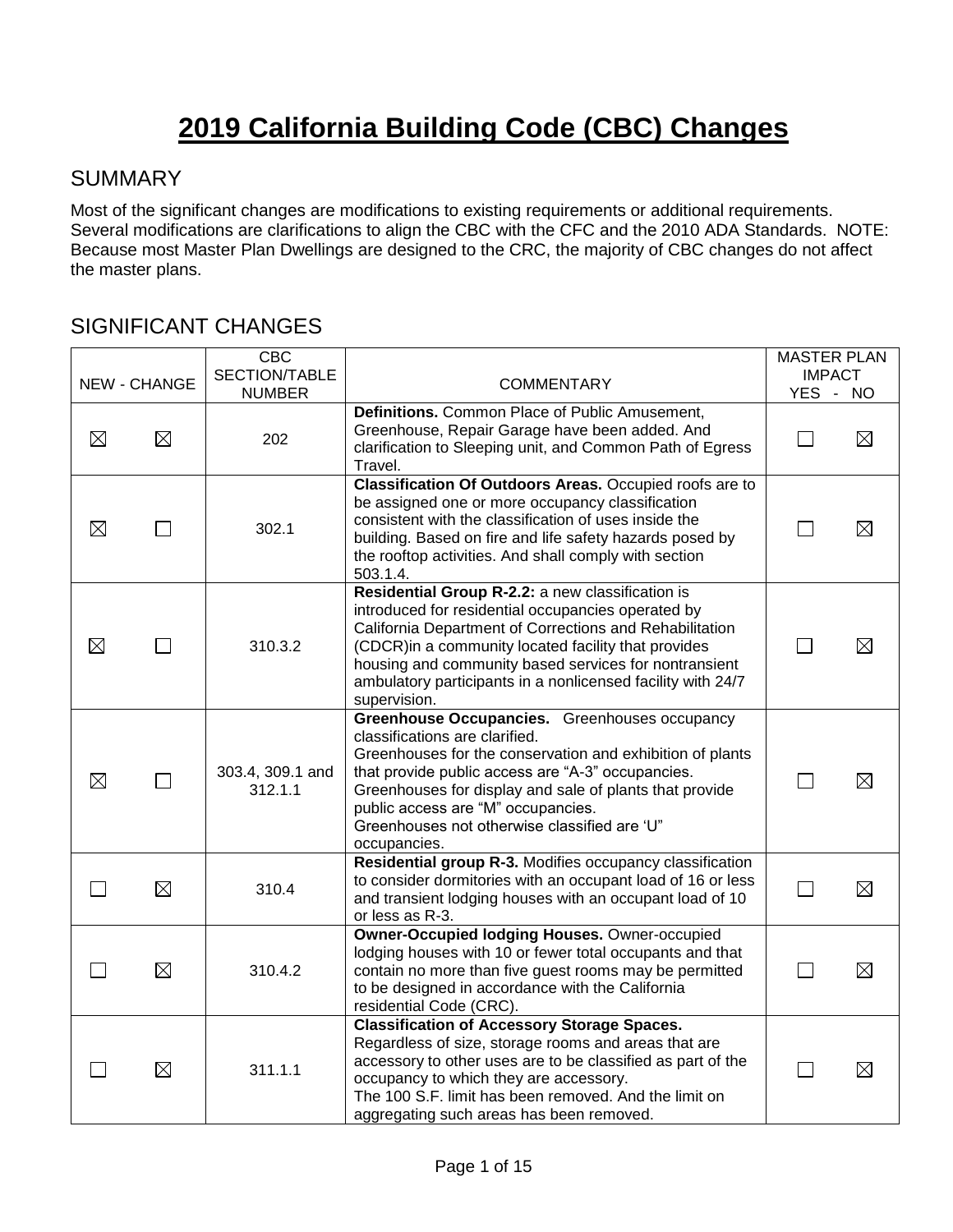|                          | <b>NEW - CHANGE</b> | <b>CBC</b><br>SECTION/TABLE | <b>COMMENTARY</b>                                                                                                                                                                                                                                                                                                                                                                                                |         | <b>MASTER PLAN</b><br><b>IMPACT</b> |
|--------------------------|---------------------|-----------------------------|------------------------------------------------------------------------------------------------------------------------------------------------------------------------------------------------------------------------------------------------------------------------------------------------------------------------------------------------------------------------------------------------------------------|---------|-------------------------------------|
|                          |                     | <b>NUMBER</b>               |                                                                                                                                                                                                                                                                                                                                                                                                                  |         | YES - NO                            |
| $\mathsf{L}$             | $\boxtimes$         | 311.2                       | <b>Classification of Self-Service Storage Facilities. Self-</b><br>service Storage facilities (mini-storage) are now classified<br>as group S-1.                                                                                                                                                                                                                                                                 | $\perp$ | $\boxtimes$                         |
|                          | $\boxtimes$         | 312.1                       | <b>Classification of Communication equipment</b><br><b>Structures.</b> Communications structures with a gross floor<br>area of less than 1,500 S.F. are now classified as group<br>U. Only this U classification has an area limit in the<br>definition.                                                                                                                                                         |         | $\boxtimes$                         |
|                          | ⊠                   | 403.2.1.1                   | Type of Construction in High-Rise buildings. The<br>reduction of the fire-resistance rating of the building<br>elements in type IB construction to the fire-resistance<br>rating of type IIA construction as shown in table 601 under<br>the 2019 CBC is not allowed for groups H-2, H-3 and H-5<br>(in addition to groups F-1, M and S-1).                                                                      |         | $\boxtimes$                         |
|                          | $\boxtimes$         | 404.6                       | Enclosure of Atriums. Section 404.6 item4 clarifies that<br>a fire barrier is not required between the atrium and the<br>adjoining spaces where the atrium is not required to be<br>provided with a smoke control system.                                                                                                                                                                                        |         | $\boxtimes$                         |
|                          | $\boxtimes$         | 406                         | Motor Vehicle-Related occupancies. The section<br>regarding motor vehicle related occupancies have been<br>reorganized to group all provisions common to all these<br>uses into one section to avoid repetition. There are no<br>major substantive changes. Items include: clear heights,<br>accessible parking spaces, floor surfaces and slopes,<br>elevation of ignition sources, relation to sleeping rooms. |         | $\boxtimes$                         |
|                          | $\boxtimes$         | 406.3                       | Regulation of private Garages. Parking structures that<br>meet the definition of private garages are now permitted to<br>be constructed under the provisions of a public garage.                                                                                                                                                                                                                                 | $\Box$  | $\boxtimes$                         |
| $\overline{\phantom{a}}$ | $\boxtimes$         | 406.6.2                     | Ventilation of Enclosed Parking Garages. Chapters 4<br>and 5 of the California Mechanical Code (CMC) are now<br>specifically referenced as providing the mechanical<br>ventilation for enclosed parking garages.                                                                                                                                                                                                 | l I     | $\boxtimes$                         |
| $\Box$                   | $\boxtimes$         | 407.2.6                     | Nursing Homes: Coordination of cooking facilities in<br>nursing homes with existing California state laws.                                                                                                                                                                                                                                                                                                       | $\Box$  | $\boxtimes$                         |
| $\boxtimes$              |                     | 407.5.1                     | Smoke compartment size. Stories to be divided into<br>smoke compartments with an area not more than 22,500<br>square feet in group I-2. This modification coordinates the<br>requirements of the CBC with the requirements of NFPA<br>101.                                                                                                                                                                       |         | ⊠                                   |
|                          | $\boxtimes$         | 407.5.4                     | Required egress from smoke compartments. In group<br>I-2 occupancies, any smoke compartment without an exit<br>must now provide access to at least 2 other smoke<br>compartments.                                                                                                                                                                                                                                |         | $\boxtimes$                         |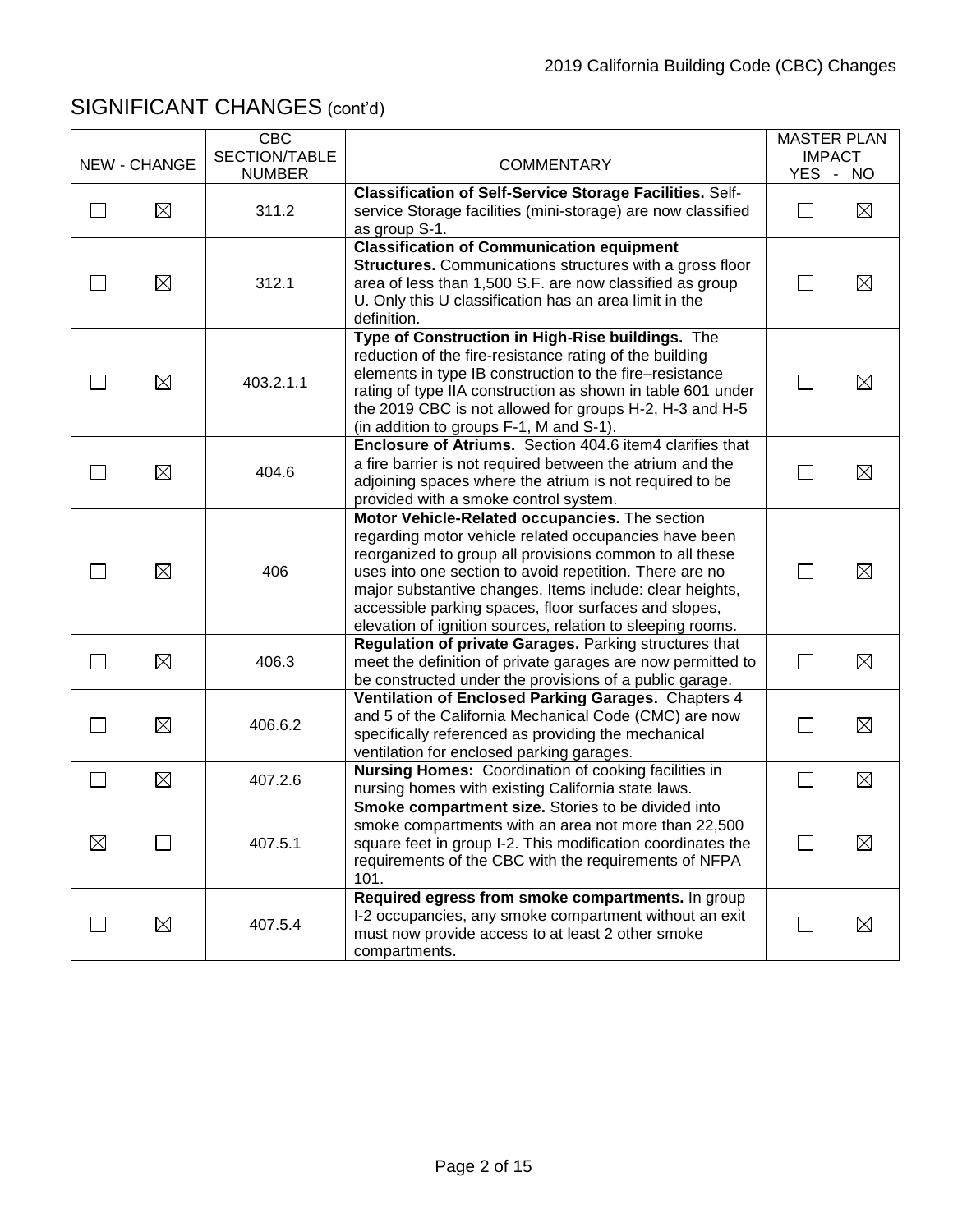|             |                     | <b>CBC</b><br>SECTION/TABLE |                                                                                                                                                                                                                                                                                                                                                                                                                                                                                                                                                                             | <b>MASTER PLAN</b><br><b>IMPACT</b> |             |
|-------------|---------------------|-----------------------------|-----------------------------------------------------------------------------------------------------------------------------------------------------------------------------------------------------------------------------------------------------------------------------------------------------------------------------------------------------------------------------------------------------------------------------------------------------------------------------------------------------------------------------------------------------------------------------|-------------------------------------|-------------|
|             | <b>NEW - CHANGE</b> | <b>NUMBER</b>               | <b>COMMENTARY</b>                                                                                                                                                                                                                                                                                                                                                                                                                                                                                                                                                           | YES - NO                            |             |
| $\boxtimes$ |                     | 420.10                      | Group R-2 dormitory cooking facilities. Cooking areas<br>may be provided in dormitories if:<br>Appliances limited to ovens, cooktops, ranges,<br>$\bullet$<br>warmers, coffee makers and microwaves.<br>In approve locations<br>Range hood per CMC<br>Hood protected per 904.13 with fire suppression.                                                                                                                                                                                                                                                                      |                                     | $\boxtimes$ |
| $\boxtimes$ |                     | 422.6                       | Electrical systems. In ambulatory care facilities, essential<br>electrical systems are now required to be designed and<br>constructed in accordance with the provisions of chapter<br>27 and NFPA 99.                                                                                                                                                                                                                                                                                                                                                                       |                                     | $\boxtimes$ |
| $\Box$      | $\boxtimes$         | 423                         | Storm Shelters. The section has been revised to provide<br>more clarifications regarding the location and construction<br>of storm shelters, specifically in schools.                                                                                                                                                                                                                                                                                                                                                                                                       | $\Box$                              | $\boxtimes$ |
|             | $\boxtimes$         | 424.1                       | Children's Play structures. Children's play structures<br>requirements have been revised to include any structure<br>that is 10 feet in height or 150 square feet in area.<br>Previously the requirements would only apply to play<br>structure that exceed both the height and the area<br>specified in the code.                                                                                                                                                                                                                                                          |                                     | ⊠           |
| $\boxtimes$ |                     | 427                         | Medical Gas Systems. The CFC Medical gas system<br>requirements related to building construction have been<br>replicated in the CBC.                                                                                                                                                                                                                                                                                                                                                                                                                                        | $\Box$                              | $\boxtimes$ |
| $\Box$      | $\boxtimes$         | 503.1 and 706.1             | Building Height and Area Limitations. The use of a fire<br>wall is now strictly limited to the determination of<br>permissible types of construction and allowable area.                                                                                                                                                                                                                                                                                                                                                                                                    | $\sim$                              | $\boxtimes$ |
| $\boxtimes$ |                     | 503.1.4                     | Occupied Roofs. A roof level may be an occupied roof<br>provided the occupancy of the roof is an occupancy that is<br>permitted by table 504.4 for the story immediately below<br>the roof. The area of the occupied roof is not to be<br>included in the building area.<br><b>Exceptions:</b><br>1. The occupied roof occupancy is not limited to the<br>occupancies allowed on the story immediately below the<br>roof when the building is sprinklered<br>Assembly occupancies are permitted on roofs of<br>2.<br>open parking spaces of type I and type II construction |                                     | $\boxtimes$ |
|             | ⊠                   | 505.2.1.1                   | Aggregate areas of mezzanines and equipment<br>platforms. Where both a mezzanine(s) and equipment<br>platform(s) are located in the same room, the general<br>limitation for mezzanine cannot be exceeded when<br>applying the 2/3 allowance for equipment platforms.                                                                                                                                                                                                                                                                                                       |                                     | $\boxtimes$ |
|             | $\boxtimes$         | Table 506.2                 | Type VB "U" occupancy Greenhouses. Per footnote "i"<br>unsprinklered type VB "U" occupancy greenhouses may<br>be 9,000 square feet in allowable area, which is consistent<br>with those greenhouses classified as group B, M., F-2 and<br>E of type VB construction.                                                                                                                                                                                                                                                                                                        |                                     | ⊠           |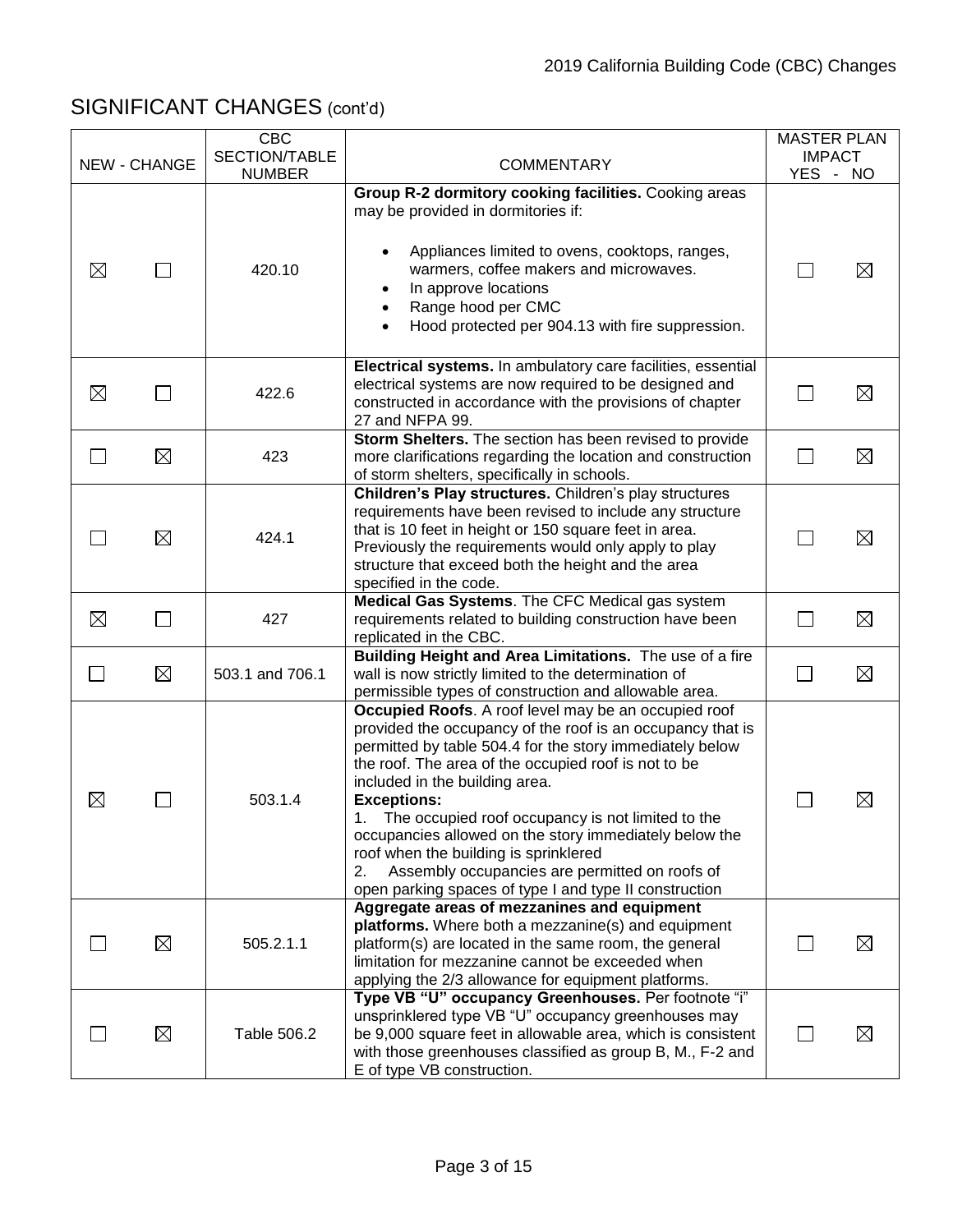|             | <b>NEW - CHANGE</b> | <b>CBC</b><br>SECTION/TABLE | <b>COMMENTARY</b>                                                                                                                                                                                                                                                                                                                                                                                                                                                                                                                                                                                                                                                                                     | <b>MASTER PLAN</b><br><b>IMPACT</b> |             |
|-------------|---------------------|-----------------------------|-------------------------------------------------------------------------------------------------------------------------------------------------------------------------------------------------------------------------------------------------------------------------------------------------------------------------------------------------------------------------------------------------------------------------------------------------------------------------------------------------------------------------------------------------------------------------------------------------------------------------------------------------------------------------------------------------------|-------------------------------------|-------------|
|             |                     | <b>NUMBER</b>               |                                                                                                                                                                                                                                                                                                                                                                                                                                                                                                                                                                                                                                                                                                       | YES - NO                            |             |
|             | $\boxtimes$         | 507.4                       | Sprinklers in unlimited Area Group A-4 buildings. The<br>sprinkler omission for indoor Group A-4 unlimited area<br>buildings now specifically excludes storage rooms, press<br>boxes, concession booths and other spaces ancillary to<br>the sport activity space.                                                                                                                                                                                                                                                                                                                                                                                                                                    |                                     | $\boxtimes$ |
|             | $\boxtimes$         | 508.3.1.2                   | Group I-2, condition 2 occupancies. Additional<br>limitations have been added to nonseparated occupancy<br>buildings where one of the occupancy is a Group I-2,<br>Condition 2 hospital space.                                                                                                                                                                                                                                                                                                                                                                                                                                                                                                        |                                     | $\boxtimes$ |
|             | $\boxtimes$         | 508.4.1 and<br>Table 508.4  | Separate occupancies versus Fire Area Separation.<br>This section clarifies that fire separations for mixed-<br>occupancy buildings and those used for fire area purposes<br>address different concerns and the most restrictive<br>requirements apply.                                                                                                                                                                                                                                                                                                                                                                                                                                               |                                     | $\boxtimes$ |
|             | $\boxtimes$         | Table 509                   | Incidental uses. The incidental use for stationary storage<br>batteries has been revised to be consistent with the CFC<br>and the requirements for transformers and electrical<br>installations to the CEC.                                                                                                                                                                                                                                                                                                                                                                                                                                                                                           |                                     | $\boxtimes$ |
|             | $\boxtimes$         | 510.2                       | Vertical offsets in podium buildings. Under the 2019<br>CBC, Vertical offsets are allowed in the horizontal fire-<br>resistance-rated separation for "podium buildings" as long<br>as the vertical offsets and the structure supporting the<br>vertical offset shall have a fire-resistance rating not less<br>than 3 hours.                                                                                                                                                                                                                                                                                                                                                                          | L.                                  | $\boxtimes$ |
|             | $\boxtimes$         | Table 601,<br>Note b        | Fire protection of structural roof members. All portions<br>of the roof construction, including primary structural frame<br>members, are now selectively exempted from the<br>requirements of Table 601 where every portion of the roof<br>construction is at least 20 feet above the floor below.                                                                                                                                                                                                                                                                                                                                                                                                    |                                     | $\boxtimes$ |
|             | $\boxtimes$         | 602.3, 602.4.1              | FRT wood sheathing in exterior wall assemblies.<br>Clarifies that fire retardant wood sheathing as well as<br>wood framing is permitted in exterior walls of type III and<br>IV buildings with a maximum 2-hours rating.                                                                                                                                                                                                                                                                                                                                                                                                                                                                              |                                     | $\boxtimes$ |
|             | $\boxtimes$         | 704.2, 704.4.1              | Column protection in light-frame construction. Code<br>now states that single story columns located between the<br>top and bottom plates may rely on wall membrane fire<br>protection. Does not apply to continuous columns. Applies<br>to both wood and steel light framing.                                                                                                                                                                                                                                                                                                                                                                                                                         |                                     | ⊠           |
| $\boxtimes$ |                     | 704.6.1                     | Secondary attachments to structural members.<br>Where primary and secondary structural steel members<br>require fire protection, secondary attachments to those<br>structural members shall be protected with the same fire<br>resistive material and thickness as required for the<br>structural member. The protection shall extend away from<br>the structural member a distance of not less than 12<br>inches, or shall be applied to the entire length when the<br>attachment is less than 12 inches long. When an<br>attachment is hollow and the ends are open, the fire<br>resistive material and thickness shall be applied to both<br>exterior and interior of the hollow steel attachment. |                                     | ⊠           |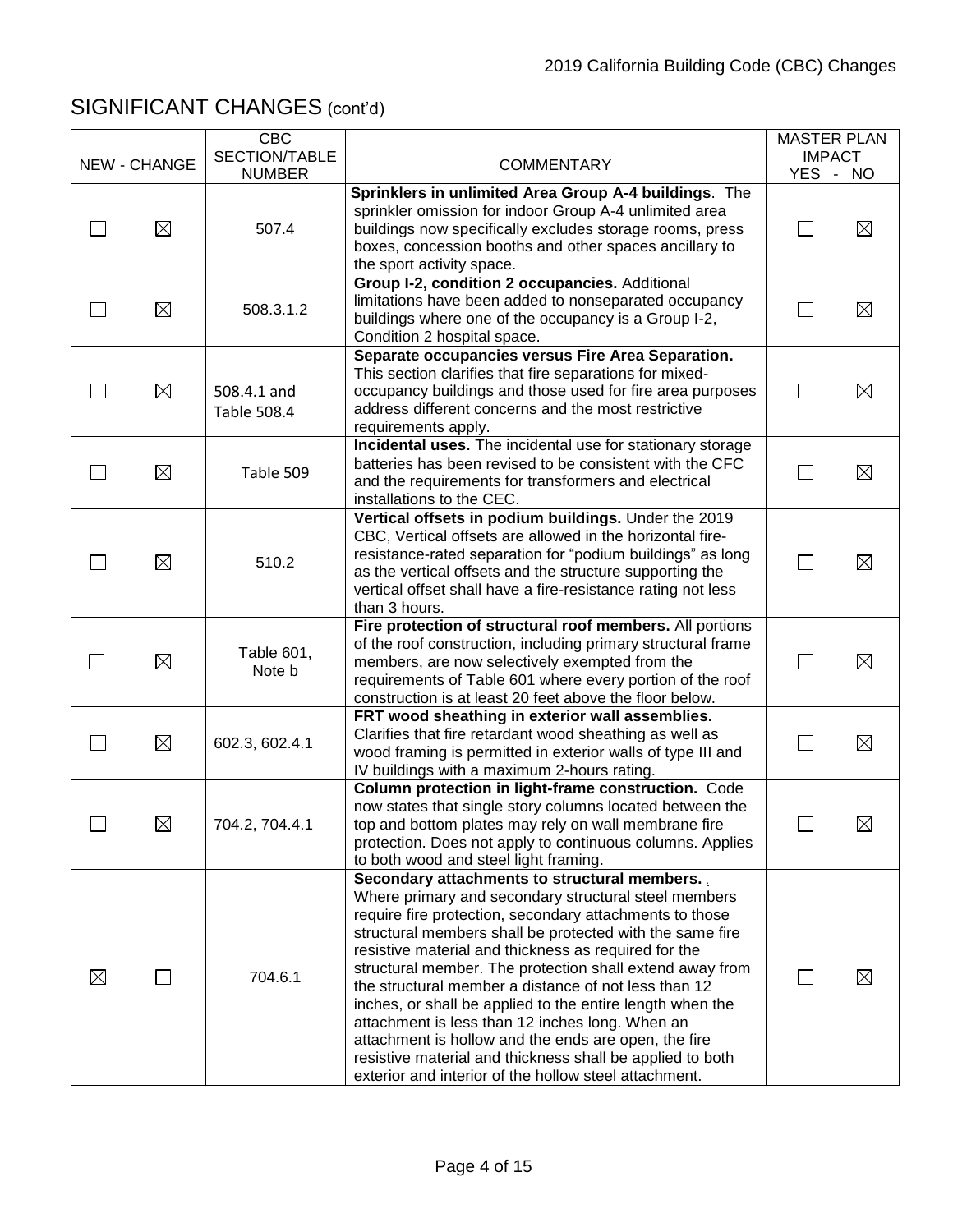|                          | <b>NEW - CHANGE</b> | <b>CBC</b><br>SECTION/TABLE<br><b>NUMBER</b> | <b>COMMENTARY</b>                                                                                                                                                                                                                                                                                                                                                                                                                                                                                                                                                                                                                                  | <b>MASTER PLAN</b><br><b>IMPACT</b><br>YES - NO |             |
|--------------------------|---------------------|----------------------------------------------|----------------------------------------------------------------------------------------------------------------------------------------------------------------------------------------------------------------------------------------------------------------------------------------------------------------------------------------------------------------------------------------------------------------------------------------------------------------------------------------------------------------------------------------------------------------------------------------------------------------------------------------------------|-------------------------------------------------|-------------|
| $\sim$                   | $\boxtimes$         | Table 705.2                                  | Projections. The minimum required separation between<br>the edge of a projection and the line used to determine the<br>fire separation distance has been substantially decreased.                                                                                                                                                                                                                                                                                                                                                                                                                                                                  | $\mathbf{L}$                                    | $\boxtimes$ |
|                          | ⊠                   | 705.2.3,<br>705.2.3.1                        | <b>Combustible Projections.</b> The construction requirements<br>for balconies, porches, decks, bay windows, and oriel<br>windows have been relocated from Section 1406 to<br>705.2.3.                                                                                                                                                                                                                                                                                                                                                                                                                                                             |                                                 | $\boxtimes$ |
| $\boxtimes$              | $\Box$              | 705.2.3.2                                    | Vents. [SFM] Vents required by Section 2304.12.2.6 in<br>fire rated exterior balconies or elevated walkway surfaces<br>shall be designed where the voids created at the<br>intersection of the exterior curtain wall and the balcony<br>floor are sealed with an approved material or system to<br>retard the interior spread of flame, hot gases and products<br>of combustion. Rated assemblies shall comply with<br>Section 715. Ventilation openings shall comply with WUI<br>requirements where applicable. Balconies shall comply<br>with the fire sprinkler protection as required by 903.3.1.1<br>or 903.3.1.2 and the reference standard. |                                                 | $\boxtimes$ |
|                          | ⊠                   | 705.8.1                                      | Measurement of fire separation Distance for opening<br>protection. Clarifies that the allowable area of openings in<br>fire-resistance-rated exterior walls is to be based on the<br>fire separation distance for each story, determined<br>individually, in the same manner as required for wall<br>rating.                                                                                                                                                                                                                                                                                                                                       |                                                 | $\boxtimes$ |
|                          | ⊠                   | 706.1.1                                      | Party walls not constructed as fire walls. A party wall<br>located on a property line is no longer required to be a fire<br>wall provided that the combined height and area buildings<br>on each side comply with the height and area limitations of<br>Chapter 5.                                                                                                                                                                                                                                                                                                                                                                                 | $\mathbf{L}$                                    | $\boxtimes$ |
|                          | $\boxtimes$         | 706.2                                        | Structural Stability. Permits maximum 3/4" thick wood<br>floor sheathing to extend through the gap separating<br>double fire walls in Seismic Design categories D through<br>F.                                                                                                                                                                                                                                                                                                                                                                                                                                                                    | <b>College</b>                                  | $\boxtimes$ |
|                          | $\boxtimes$         | 708.4                                        | Fire partition continuity. There are a number of subtle<br>changes to the connection and continuity criteria for "Fire<br>Partitions". These occur in many places such as R<br>occupancy separation walls, tenant separations, corridors<br>and elevator lobbies among other uses.                                                                                                                                                                                                                                                                                                                                                                 |                                                 | $\boxtimes$ |
|                          | $\boxtimes$         | 708.4.2                                      | Fireblocks & draftstops in combustible construction.<br>Fireblocking and draftstopping requirements for fire<br>partitions of combustible construction have been<br>consolidated and modified.                                                                                                                                                                                                                                                                                                                                                                                                                                                     |                                                 | $\boxtimes$ |
|                          | $\boxtimes$         | 713.8.1                                      | Membrane penetrations of shaft enclosures.<br>Membrane penetration not related to the purpose of a<br>shaft enclosure are no longer prohibited from penetrating<br>the outside of the enclosure.                                                                                                                                                                                                                                                                                                                                                                                                                                                   |                                                 | $\boxtimes$ |
| ⊠                        | $\blacksquare$      | 716.2.6.5                                    | Delayed-action closers. Self- closing doors that are not<br>required to be automatic closing may be equipped with<br>delayed action closers.                                                                                                                                                                                                                                                                                                                                                                                                                                                                                                       |                                                 | $\boxtimes$ |
| $\overline{\phantom{0}}$ | $\boxtimes$         | 803.1.1, 803.1.2                             | Interior wall and ceiling finish materials. Interior wall<br>and finish testing criteria have been reorganized to<br>enhance their application and enforcement.                                                                                                                                                                                                                                                                                                                                                                                                                                                                                    | $\Box$                                          | $\boxtimes$ |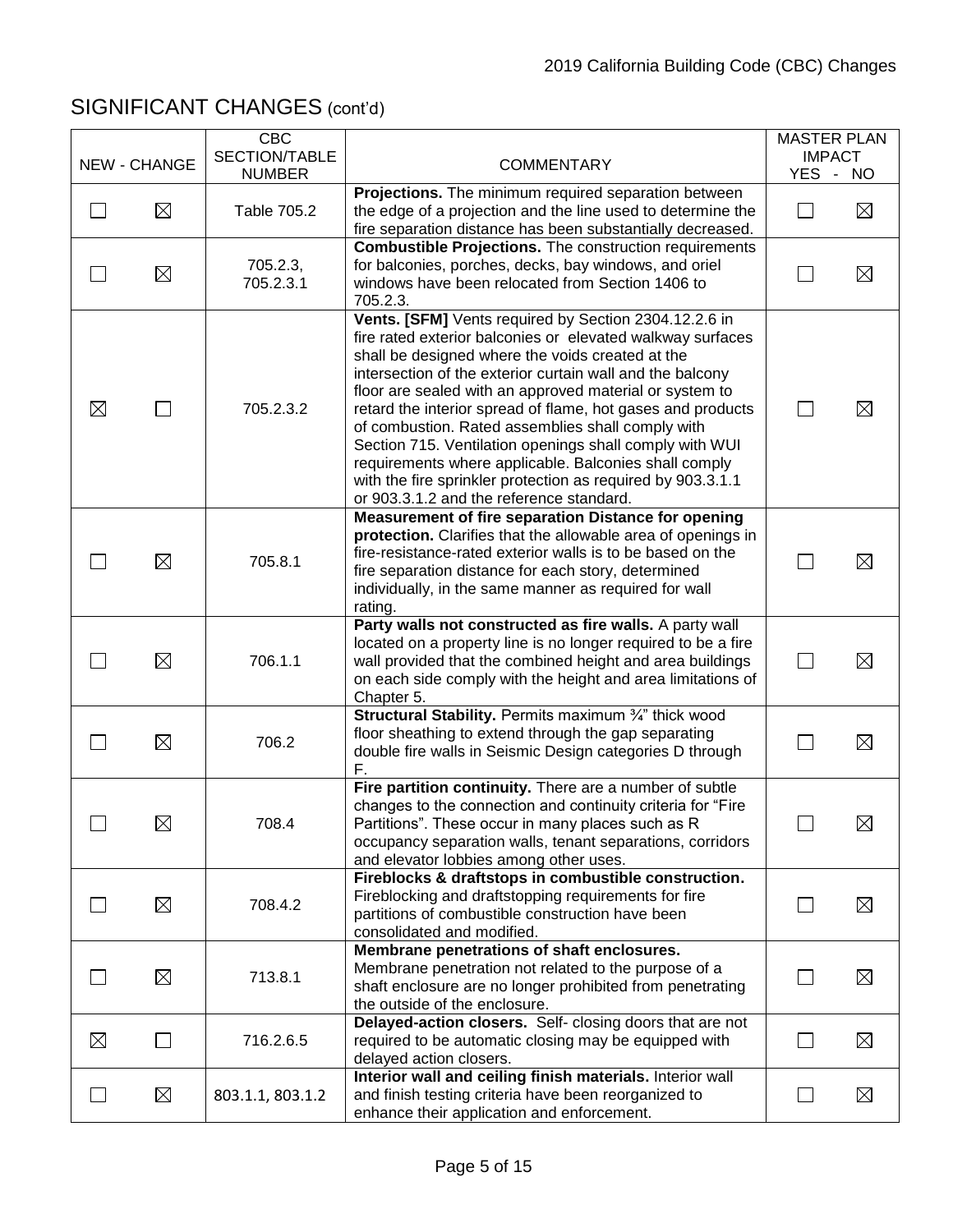|             | NEW - CHANGE | <b>CBC</b><br>SECTION/TABLE | <b>COMMENTARY</b>                                                                                                                                                                                                                                                                                                                                                                  | <b>MASTER PLAN</b><br><b>IMPACT</b> |             |
|-------------|--------------|-----------------------------|------------------------------------------------------------------------------------------------------------------------------------------------------------------------------------------------------------------------------------------------------------------------------------------------------------------------------------------------------------------------------------|-------------------------------------|-------------|
|             |              | <b>NUMBER</b>               |                                                                                                                                                                                                                                                                                                                                                                                    | YES - NO                            |             |
|             | $\boxtimes$  | 803.3                       | Heavy timber exemption. Materials considered heavy<br>timber construction must now comply with interior finish<br>requirements where exposed in interior exit stairways,<br>interior exit ramps and exit passageways.                                                                                                                                                              |                                     | $\boxtimes$ |
| $\boxtimes$ | $\Box$       | 803.11, 803.12              | Laminated products on wood backing. New sections<br>address laminated products over wood substrates.<br>Section 803.11 covers factory-produced materials and<br>section 803.12 covers laminates applied on-site over<br>wood substrates. The test criteria are to be per NFPA 286<br>in § 803.1.1.1, with the materials meeting the flame<br>spread indexes for ASTM E84 or UL 723 | $\mathbf{L}$                        | $\boxtimes$ |
| ⊠           |              | 901.6.2                     | Integrated fire protection systems testing. NFPA 4<br>Standard for Integrated Fire Protection and Life Safety<br>Systems Testing to ensure that where multiple fire<br>protection systems or life safety systems are integrated,<br>they must be evaluated as an integrated whole.                                                                                                 |                                     | $\boxtimes$ |
| $\boxtimes$ |              | 902                         | Fire pump and riser room size. A number of<br>prescriptive requirements have been added regulating the<br>design and construction of automatic sprinkler system<br>riser rooms and fire pump rooms.                                                                                                                                                                                | $\mathsf{L}$                        | $\boxtimes$ |
|             | $\boxtimes$  | 903.2.1                     | Automatic fire sprinklers in group A occupancies.<br>The extent to which automatic fire sprinklers are required<br>in multistory Group A occupancies has been clarified.                                                                                                                                                                                                           | $\Box$                              | $\boxtimes$ |
|             | $\boxtimes$  | 903.2.3                     | Automatic fire sprinklers in group E occupancies.<br>Criteria for occupant load threshold and location within the<br>building have been added as conditions that could require<br>sprinkler protection in a Group E occupancy.                                                                                                                                                     | $\mathbf{L}$                        | $\boxtimes$ |
|             | $\boxtimes$  | 903.2.16                    | Group L occupancies. Group L occupancies are now<br>required to be designed with higher sprinkler density. The<br>revision also clarifies that the remainder of the floor, not<br>classified as group L to be designed as required by NFPA<br>13.                                                                                                                                  |                                     | $\boxtimes$ |
|             | $\boxtimes$  | 903.3.1.1.2                 | Bathrooms. Fire sprinklers are no longer required in<br>Group R-4 bathrooms where the bathroom does not<br>exceed 55 sf.                                                                                                                                                                                                                                                           | $\mathbf{L}$                        | $\boxtimes$ |
| $\boxtimes$ |              | 903.3.1.2.3                 | Attics. Sprinkler protection or acceptable alternate<br>methods for the fire protection of attics are now addressed<br>for mid-rise buildings housing multi-family residential<br>buildings.                                                                                                                                                                                       |                                     | $\boxtimes$ |
| $\boxtimes$ |              | 904.13                      | Domestic cooking systems. Where domestic-type<br>cooking operations are present in I-2, I2.1 occupancies<br>and Group R-2 college dormitories, an automatic fire<br>extinguishing system is now required with the required<br>hood over any cooktop or range.                                                                                                                      |                                     | $\boxtimes$ |
| $\boxtimes$ |              | 904.14                      | Aerosol fire-extinguishing systems. Aerosol Fire<br>Extinguishing systems are now addressed through<br>applicable references in Sections 901 and 904.4 and<br>NFPA 2010.                                                                                                                                                                                                           |                                     | $\boxtimes$ |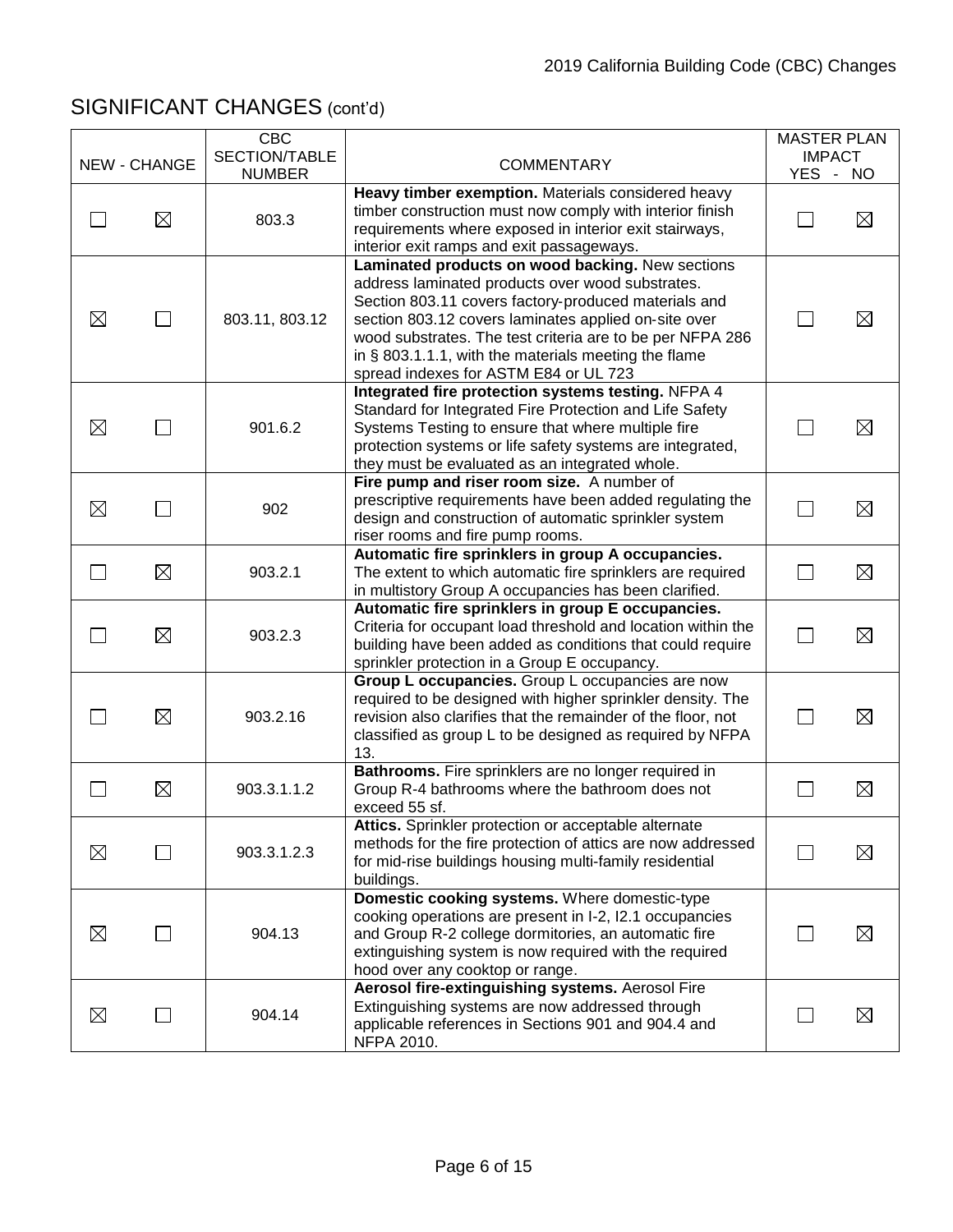|              | <b>CBC</b><br>SECTION/TABLE |                                                                                                                                                                                                                                                                                                                                                                                                                                                                          | <b>MASTER PLAN</b><br><b>IMPACT</b> |             |
|--------------|-----------------------------|--------------------------------------------------------------------------------------------------------------------------------------------------------------------------------------------------------------------------------------------------------------------------------------------------------------------------------------------------------------------------------------------------------------------------------------------------------------------------|-------------------------------------|-------------|
| NEW - CHANGE | <b>NUMBER</b>               | <b>COMMENTARY</b>                                                                                                                                                                                                                                                                                                                                                                                                                                                        | YES - NO                            |             |
| ⊠            | 905.3.1                     | Standpipe systems. Class III standpipe systems are now<br>required in buildings having four or more stories above or<br>below the grade plane, regardless of the building height.<br>And in buildings where the highest story is 30 feet above<br>the grade plane.                                                                                                                                                                                                       |                                     | $\boxtimes$ |
| $\boxtimes$  | 905.4                       | Location of class I standpipe. Class I standpipe<br>locations revised to be at the main landing (not<br>intermediate landings) with the exception that one may be<br>installed in an open corridor between open stairs that are<br>75 feet apart or less.                                                                                                                                                                                                                |                                     | $\boxtimes$ |
| $\boxtimes$  | 907.2.1                     | Fire Alarm in group A occupancies. Additional<br>requirement regarding installation of manual fire alarm<br>system in Group A occupancies with an occupant load of<br>more than 100 when located above or below the level of<br>exit discharge.                                                                                                                                                                                                                          |                                     | $\boxtimes$ |
| $\boxtimes$  | 907.2.10                    | Group R-4. Fire alarm system and automatic smoke<br>detection system is no longer required in Group R-4<br>occupancies. The requirements have been deleted.                                                                                                                                                                                                                                                                                                              |                                     | $\boxtimes$ |
| $\boxtimes$  | Table 1004.5,<br>1004.8     | Occupant load calculations in Business use areas.<br>The method of calculating the occupant in business areas<br>has been revised:<br>Business areas raised from 100 gross (square<br>feet/occupant) to 150 gross. Concentrated use business<br>areas: 50 square feet /occupant or actual load.                                                                                                                                                                          |                                     | $\boxtimes$ |
| $\boxtimes$  | 1006.2.1, Table<br>1006.2.1 | Egress based on occupant load and common path of<br>egress travel distance. The allowances for single-exit<br>Group R spaces have been reformatted and the approach<br>to accumulating loads from adjacent spaces discharging<br>through lobbies has been clarified.<br>Number of exits from a lobby does not need to be based<br>on cumulative occupant loads BUT the exit width does.<br>Spaces with one exit for R-2, 3 and 4 Occupancies<br>increased from 10 to 20. |                                     | $\boxtimes$ |
| $\boxtimes$  | 1006.3, 1006.3.1            | Egress from stories or occupied roofs. The<br>determination of egress requirements has been clarified<br>where the occupants must travel to an adjacent story to<br>reach a complying exit or exits. In summary, the section<br>states that the number of exits, or access to exits, for each<br>story is to be based solely on the occupant load for that<br>story.                                                                                                     |                                     | $\boxtimes$ |
| $\boxtimes$  | 1008.2.3                    | Exit discharge illumination. Where a means of egress<br>leads to a safe dispersal area per CBC section 1028.5,<br>that area must be lit with 1 foot-candle (11 lux) of<br>illumination.                                                                                                                                                                                                                                                                                  |                                     | $\boxtimes$ |
| $\boxtimes$  | 1008.3.5,<br>1008.2.2       | Emergency illumination in group I-2 occupancy. In<br>group I-2 occupancies, the required exit illumination level<br>of 0.2 footcandle must now be available upon the failure of<br>a single lamp in a luminaire.                                                                                                                                                                                                                                                         |                                     | $\boxtimes$ |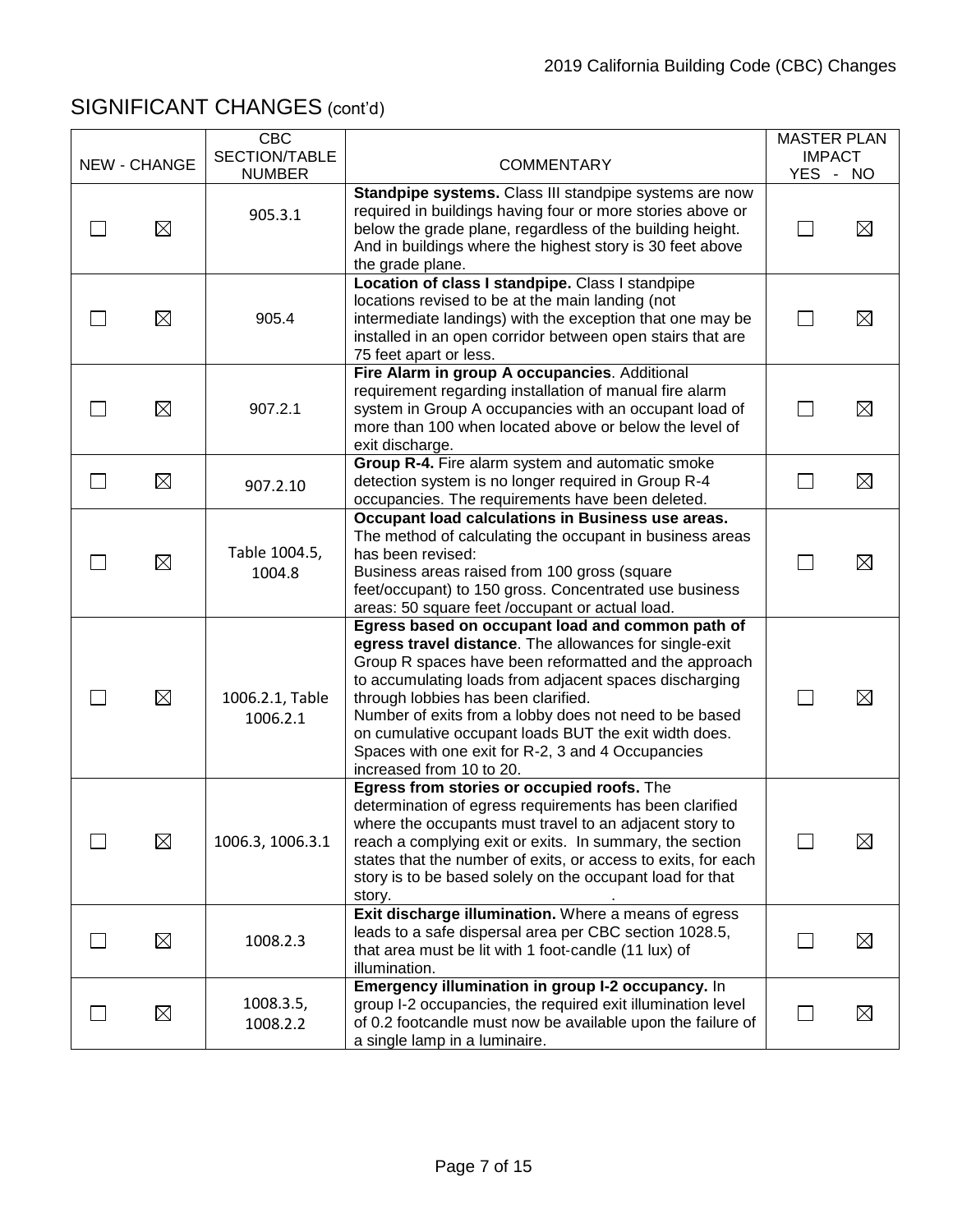|             | <b>NEW - CHANGE</b> | <b>CBC</b><br>SECTION/TABLE<br><b>NUMBER</b> | <b>COMMENTARY</b>                                                                                                                                                                                                                                                                                                                                                                                                                                                                                                                                                                                                                           | <b>MASTER PLAN</b><br>YES - NO | <b>IMPACT</b> |
|-------------|---------------------|----------------------------------------------|---------------------------------------------------------------------------------------------------------------------------------------------------------------------------------------------------------------------------------------------------------------------------------------------------------------------------------------------------------------------------------------------------------------------------------------------------------------------------------------------------------------------------------------------------------------------------------------------------------------------------------------------|--------------------------------|---------------|
|             | $\boxtimes$         | 1009.7.2                                     | Protection of exterior areas of assisted rescue. When<br>the building is protected with an automatic fire sprinkler<br>system, fire-rated exterior walls with fire-protected<br>openings is no longer required between the area of<br>assisted rescue and the interior of the building.                                                                                                                                                                                                                                                                                                                                                     |                                | $\boxtimes$   |
| $\boxtimes$ | $\blacksquare$      | 1010.1.4.4                                   | Locking at Educational Occupancies. In Group E and<br>Group B educational occupancies, egress doors from<br>classrooms and other occupied rooms are permitted to<br>be provided with locking arrangements designed to keep<br>intruders from entering the room where all of the<br>following conditions are met:<br>The door is capable of being unlocked from<br>1.<br>outside the room with a key or other approved means.<br>The door is readily openable from within the<br>2.<br>room to comply with CBC section 1010.1.9.<br>Modifications may not be made to listed<br>3.<br>panic hardware, fire door hardware, or door<br>closers. |                                | $\boxtimes$   |
|             | $\boxtimes$         | 1010.1.9.8                                   | Delayed egress locking systems in group E<br>classrooms & courtrooms. Delayed egress locks are<br>now permitted on egress doors serving Group E<br>classrooms with an occupant load of less than 50 and to<br>secondary exits or exit access doors serving courtrooms.                                                                                                                                                                                                                                                                                                                                                                      |                                | $\boxtimes$   |
|             | $\boxtimes$         | 1010.1.9.12                                  | Locks on stairway doors. Previously limited to buildings<br>4 stories in height, stairways are permitted to be secured<br>from the stairway side where there is a system to allow<br>emergency personnel to simultaneously unlock all doors.                                                                                                                                                                                                                                                                                                                                                                                                |                                | $\boxtimes$   |
| ⊠           | $\Box$              | 1010.3.2                                     | Security access turnstiles. New conditions of use are<br>now provided to evaluate security access turnstiles that<br>are located in a manner to obstruct a means of egress.                                                                                                                                                                                                                                                                                                                                                                                                                                                                 | $\Box$                         | $\boxtimes$   |
|             | $\boxtimes$         | 1015.6,<br>1015.7                            | Fall arrest at mechanical equipment Definitions.<br>Guards are to be provided where various components that<br>require service are located within 10 feet of a roof edge or<br>open side of a walking surface and such edge or open<br>side is located more than 30 inches (762 mm) above<br>grade.<br><b>Exception:</b> Guards are not required where personal fall<br>arrest anchorage connector devices that comply with<br>ANSI/ASSE Z 359.1 are installed.                                                                                                                                                                             |                                | $\boxtimes$   |
|             | $\boxtimes$         | 1017.3,<br>202                               | Measurement of egress travel distance. Language has<br>been revised to clarify that the common path of egress<br>travel limitations must be applied to each room or space<br>on every story.                                                                                                                                                                                                                                                                                                                                                                                                                                                |                                | $\boxtimes$   |
| L.          | $\boxtimes$         | 1023.3.1                                     | Stairway extensions. When a stairway and connecting<br>exit passageway are pressurized, there is no longer a<br>requirement to separate the two components.                                                                                                                                                                                                                                                                                                                                                                                                                                                                                 |                                | $\boxtimes$   |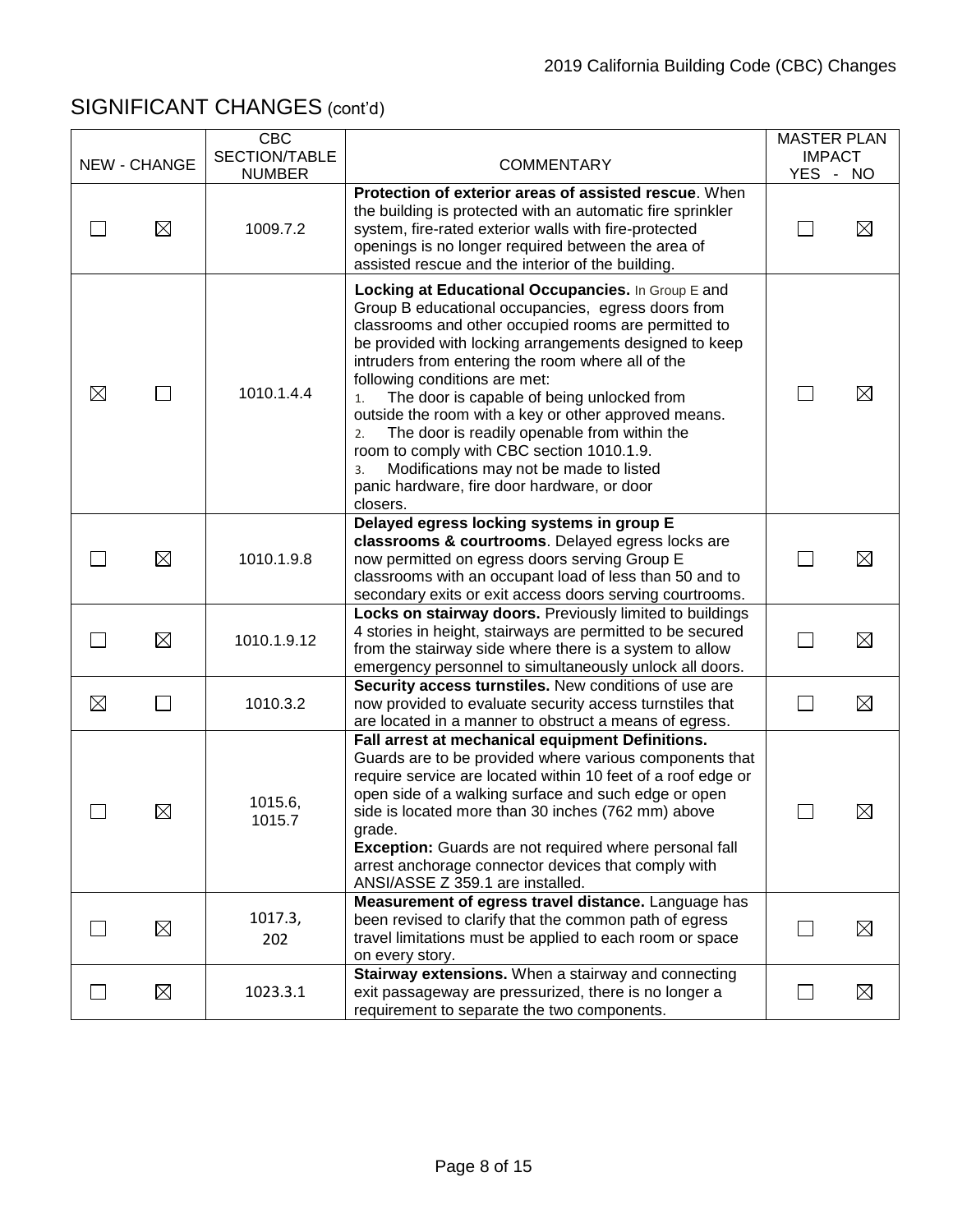|   |                     | <b>CBC</b><br>SECTION/TABLE |                                                                                                                                                                                                                                                                                                                                                                                                                                                                                                                                                                                                                                   | <b>MASTER PLAN</b><br><b>IMPACT</b> |             |
|---|---------------------|-----------------------------|-----------------------------------------------------------------------------------------------------------------------------------------------------------------------------------------------------------------------------------------------------------------------------------------------------------------------------------------------------------------------------------------------------------------------------------------------------------------------------------------------------------------------------------------------------------------------------------------------------------------------------------|-------------------------------------|-------------|
|   | <b>NEW - CHANGE</b> | <b>NUMBER</b>               | <b>COMMENTARY</b>                                                                                                                                                                                                                                                                                                                                                                                                                                                                                                                                                                                                                 | YES - NO                            |             |
|   | ⊠                   | 1023.5,<br>1024.6           | Exit Stairway& Exit Passageway Penetrations.<br>Penetrations into or through interior exit stairways and<br>ramps are prohibited except for the following:<br>Equipment and ductwork necessary for<br>1.<br>independent ventilation or pressurization.<br>Fire protection systems.<br>2.<br>Security systems.<br>3.<br>4. Two-way communication systems.<br>Electrical raceway for fire department<br>5.<br>communication systems.<br>6. Electrical raceway serving the interior exit<br>stairway and ramp and terminating at a steel box<br>not exceeding 16 square inches.<br>Penetrations may be made for items that serve the |                                     | $\boxtimes$ |
|   | $\boxtimes$         | 1025.1                      | enclosure itself<br>Luminous egress path marking in group I<br>occupancies. Luminous path marking is no longer                                                                                                                                                                                                                                                                                                                                                                                                                                                                                                                    |                                     | $\boxtimes$ |
|   |                     |                             | required in high-rise buildings of Groups I occupancies.                                                                                                                                                                                                                                                                                                                                                                                                                                                                                                                                                                          |                                     |             |
|   | $\boxtimes$         | 1026.4,<br>1026.4.1         | Refuge areas for horizontal exits. The method of<br>determining the refuge area of a horizontal exit has been<br>modified to allow a more appropriate determination of the<br>occupant load assigned to the refuge area.<br>The capacity is now determined by the total occupant load<br>of the adjoining compartment or the door capacity,<br>whichever is less.                                                                                                                                                                                                                                                                 |                                     | $\boxtimes$ |
|   | $\boxtimes$         | 1029.6,<br>1029.6.3,<br>202 | Open-air assembly seating. The various assembly<br>seating methods have been clarified through the<br>introduction of a new definition for open-air assembly<br>seating and an expanded definition for smoke-protected<br>assembly seating.<br>Open air seating is now essentially "smoke protected<br>seating" and accrues the benefits traditionally assigned to<br>smoke protected seating.                                                                                                                                                                                                                                    |                                     | $\boxtimes$ |
|   | $\boxtimes$         | 1030.1                      | <b>Emergency escape and rescue openings. Occupancies</b><br>(including R-2.1) where emergency escape and rescue<br>openings are required has been clarified and the minimum<br>number required in a residential basement has been<br>revised.                                                                                                                                                                                                                                                                                                                                                                                     |                                     | $\boxtimes$ |
|   | $\boxtimes$         | 11B-203.8                   | Residential facilities. The term "public housing" was<br>repealed to align Chapter 11B with the 2010 ADA<br>Standards for Accessible Design provisions.                                                                                                                                                                                                                                                                                                                                                                                                                                                                           | $\mathsf{L}$                        | $\boxtimes$ |
|   | $\boxtimes$         | 11B-206.2.19                | Pedestrian street crossings. This code change restores<br>the scoping for curb ramps at street intersections from<br>prior editions of the code.                                                                                                                                                                                                                                                                                                                                                                                                                                                                                  | $\Box$                              | $\boxtimes$ |
| ⊠ |                     | 11B-207,<br>11B-207.1       | Accessible means of egress. An exception is added<br>under section 11B-207 that states the following:<br>"accessible means of egress are not required to be<br>provided in existing buildings."                                                                                                                                                                                                                                                                                                                                                                                                                                   |                                     | $\boxtimes$ |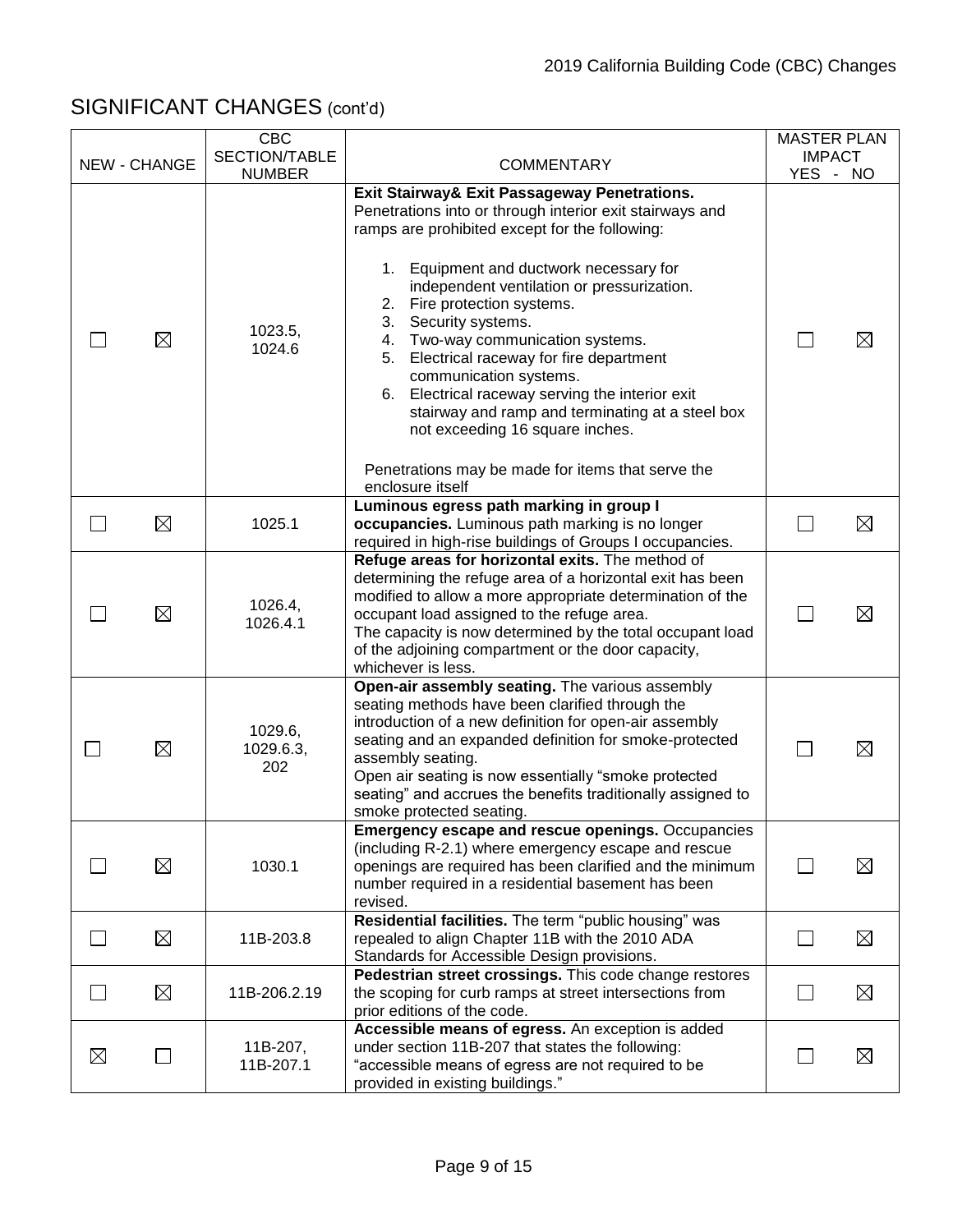|             |                     | <b>CBC</b><br>SECTION/TABLE                           |                                                                                                                                                                                                                                                                                                                                                                                   | <b>MASTER PLAN</b><br><b>IMPACT</b> |             |
|-------------|---------------------|-------------------------------------------------------|-----------------------------------------------------------------------------------------------------------------------------------------------------------------------------------------------------------------------------------------------------------------------------------------------------------------------------------------------------------------------------------|-------------------------------------|-------------|
|             | <b>NEW - CHANGE</b> | <b>NUMBER</b>                                         | <b>COMMENTARY</b>                                                                                                                                                                                                                                                                                                                                                                 | YES - NO                            |             |
|             | $\boxtimes$         | 11B-213,<br>11B-213.3.6                               | Bathing facilities. This section is amended to include<br>scoping for the locations where transfer type showers are<br>allowed.                                                                                                                                                                                                                                                   | $\mathbf{L}$                        | $\boxtimes$ |
|             | $\boxtimes$         | Table 11B-224.2                                       | Guest rooms with mobility features. The table is<br>revised to align Chapter 11B with the 2010 ADA<br>Standards for Accessible Design. Footnotes have been<br>added to clarify the requirements for bath tubs, transfer<br>type showers and roll-in showers.                                                                                                                      | M.                                  | $\boxtimes$ |
|             | $\boxtimes$         | 11B-233,<br>11B-233.1                                 | Public housing facilities. The title of this section is<br>amended to repeal the term "residential" and replace it<br>with "public housing". In Section 11B-233.1 "available for<br>public use" has been repealed.<br>Under section 11B-233 many parts are amended to repeal<br>the term "public housing facility" to align with the 2010<br>ADA Standards for accessible design. | $\mathbf{L}$                        | $\boxtimes$ |
| $\boxtimes$ |                     | 11B-248,11B-<br>248.1,11B-248.2                       | Common use areas and employee work areas.<br>Sections 11B-248.1 and 11B-248.2 are added to clarify<br>the requirements for access compliance in common use<br>and employee work areas.                                                                                                                                                                                            | M.                                  | $\boxtimes$ |
| $\boxtimes$ |                     | 11B-249,<br>11B-249.1,<br>11B-249.1.1,<br>11B-249.1.2 | Adult changing facilities. New scoping section is added<br>for adult changing facilities in response to Assembly Bill<br>662 (2015-2016)/California Health and Safety Code<br>section 19952.8.                                                                                                                                                                                    | $\mathbf{L}$                        | $\boxtimes$ |
| $\Box$      | ⊠                   | 11B-405.9.2                                           | Ramps. The section is revised to clarify the requirement<br>for ramp edge protection to alleviate possible conflicts with<br>the 2010 ADA Standards for Accessible Design.                                                                                                                                                                                                        | $\Box$                              | $\boxtimes$ |
| ⊠           | $\Box$              | 11B-502.5                                             | Parking spaces. An exception is added in this section to<br>allow 80 inches of vertical clearance in existing parking<br>structures excluding van spaces, access aisles and<br>vehicular routes serving them.                                                                                                                                                                     | $\mathbf{L}$                        | $\boxtimes$ |
| $\boxtimes$ | $\blacksquare$      | 11B-608.2.1                                           | Shower compartments Transfer type showers. The<br>section is amended to that allows transfer type shower<br>compartments in Chapter 11B. Scoping is included with a<br>reference to Section 11B-213.3.6 for specific locations<br>where transfer type shower compartments are allowed.                                                                                            |                                     | $\boxtimes$ |
| $\boxtimes$ | $\Box$              | 11B-608.3.1                                           | Shower compartments Grab bars. This section is added<br>to include the technical requirements for grab bars in<br>transfer type shower compartments.                                                                                                                                                                                                                              | $\Box$                              | $\boxtimes$ |
|             | $\boxtimes$         | 11B-608.4                                             | Shower compartments Seats. This section is amended<br>to provide the technical provision that requires seats in<br>transfer type shower compartments.                                                                                                                                                                                                                             |                                     | $\boxtimes$ |
| $\boxtimes$ | $\mathsf{L}$        | 11B-608.5.1                                           | Shower compartments Controls. This section is added<br>to include the technical requirements for controls in<br>transfer type shower compartments.                                                                                                                                                                                                                                |                                     | $\boxtimes$ |
|             | $\boxtimes$         | 11B-608.7                                             | Shower compartments thresholds. This section is<br>amended to include technical provisions for thresholds in<br>transfer type shower compartments.                                                                                                                                                                                                                                |                                     | $\boxtimes$ |
|             | $\boxtimes$         | 11B-610.3                                             | Shower compartments Seats. This section is amended<br>to provide the technical provisions for seats in transfer<br>type shower compartments.                                                                                                                                                                                                                                      |                                     | $\boxtimes$ |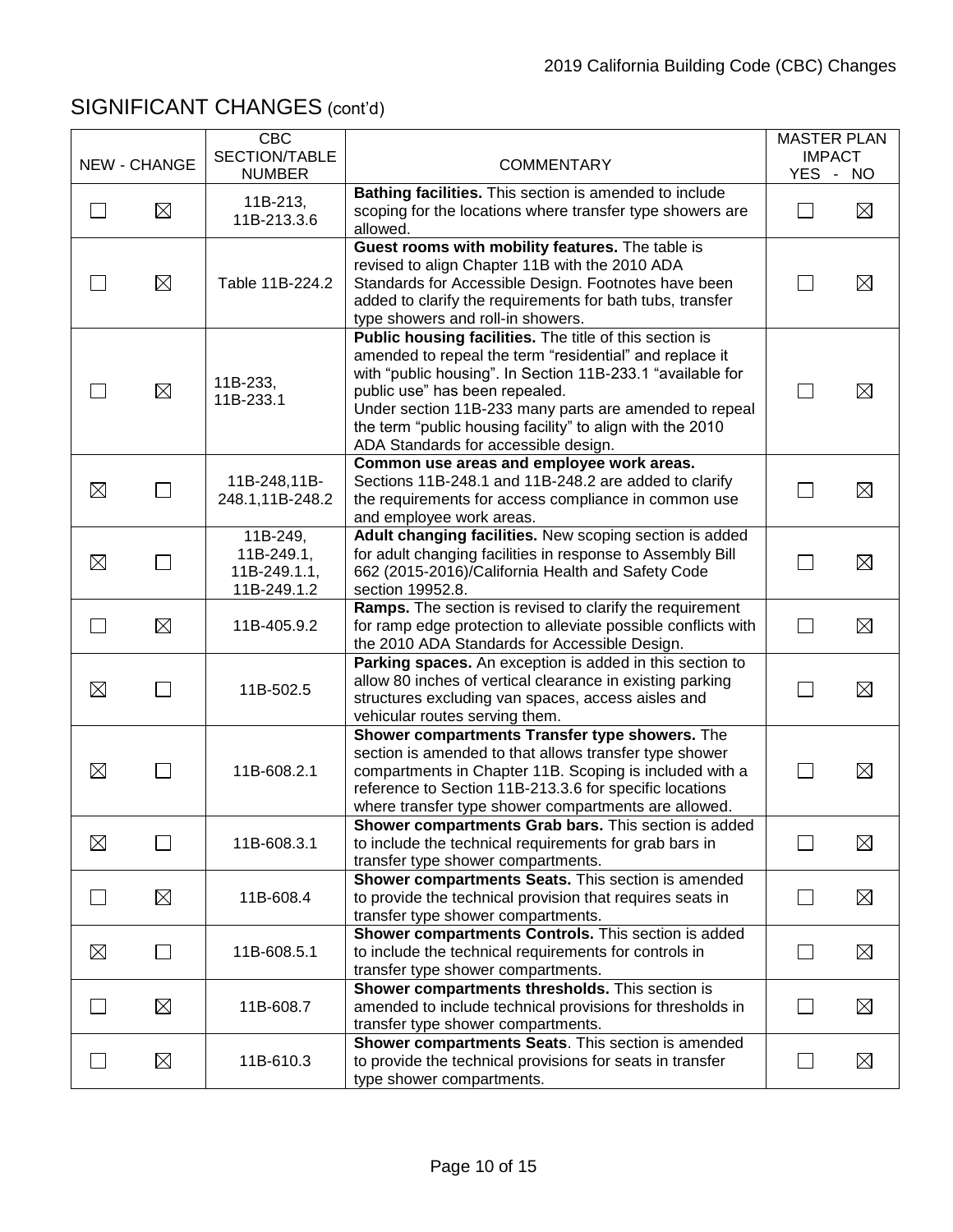|             | <b>NEW - CHANGE</b> | <b>CBC</b><br>SECTION/TABLE | <b>COMMENTARY</b>                                                                                                                                                                                                                                                                                                                                                                                                                                                        | <b>MASTER PLAN</b><br><b>IMPACT</b> |             |
|-------------|---------------------|-----------------------------|--------------------------------------------------------------------------------------------------------------------------------------------------------------------------------------------------------------------------------------------------------------------------------------------------------------------------------------------------------------------------------------------------------------------------------------------------------------------------|-------------------------------------|-------------|
|             |                     | <b>NUMBER</b>               | Electric vehicle charging stations. This section is                                                                                                                                                                                                                                                                                                                                                                                                                      | YES - NO                            |             |
|             | $\boxtimes$         | 11B-812.8.7                 | amended to clarify the requirements for signs located in                                                                                                                                                                                                                                                                                                                                                                                                                 |                                     | $\boxtimes$ |
|             |                     |                             | circulation paths rather than an accessible route.                                                                                                                                                                                                                                                                                                                                                                                                                       |                                     |             |
|             |                     |                             | Adult changing facilities. The entire section is a new                                                                                                                                                                                                                                                                                                                                                                                                                   |                                     |             |
| $\boxtimes$ | $\Box$              | 11B-813                     | addition to Chapter 11B to provide the technical provisions                                                                                                                                                                                                                                                                                                                                                                                                              | $\sim$                              | $\boxtimes$ |
|             |                     |                             | for adult changing facilities.                                                                                                                                                                                                                                                                                                                                                                                                                                           |                                     |             |
|             | $\boxtimes$         | 1206.2,<br>1206.3           | Sound transmission. Sound transmission criteria are<br>established using ASTM test for both airborne sound<br>(ASTM E 90) and for structure-borne sound (ASTM E<br>492). Now, the sound transmission class of walls,<br>partitions, and floor-ceiling assemblies may be established<br>by engineering analysis based on a comparison of tested                                                                                                                           |                                     | $\boxtimes$ |
|             |                     |                             | wall partition, and floor-ceiling assemblies having sound<br>transmission class ratings as determined by the test<br>procedures set forth in ASTM E90 by comparing with<br>other tested assemblies.                                                                                                                                                                                                                                                                      |                                     |             |
|             |                     |                             | Stone and masonry veneer thickness. The minimum                                                                                                                                                                                                                                                                                                                                                                                                                          |                                     |             |
|             | $\boxtimes$         | Table 1404.2                | required thickness of masonry and stone veneer coverings                                                                                                                                                                                                                                                                                                                                                                                                                 | $\boxtimes$                         | $\boxtimes$ |
|             |                     |                             | has been updated to align with current industry standards.                                                                                                                                                                                                                                                                                                                                                                                                               |                                     |             |
|             | ⊠                   | 1404.18                     | Polypropylene siding. Polypropylene siding is now<br>specifically permitted for use on exterior walls of any type<br>of construction if it meets defined fire test criteria.<br>However, it is limited to exterior walls located in areas<br>where the wind speed does not exceed 100 miles per hour<br>and the building is less than or equal to 40 feet in<br>exposure C or when other provisions of the CBC allow its<br>use. See CRC R703.14 for other requirements. | $\boxtimes$                         |             |
|             |                     |                             | Metal roof shingles. Metal roof shingles are now                                                                                                                                                                                                                                                                                                                                                                                                                         |                                     |             |
| $\boxtimes$ |                     | 1504.3.3                    | addressed separately from other metal roof panel systems<br>with reference made to applicable standards for the<br>labeling and testing of wind resistance for shingles.                                                                                                                                                                                                                                                                                                 |                                     | $\boxtimes$ |
|             |                     |                             | Roof underlayment. This section has been reorganized                                                                                                                                                                                                                                                                                                                                                                                                                     |                                     |             |
|             |                     |                             | to put underlayment and ice barrier requirements for                                                                                                                                                                                                                                                                                                                                                                                                                     |                                     |             |
|             | ⊠                   | 1507.1                      | various roofing materials into a single section. New tables                                                                                                                                                                                                                                                                                                                                                                                                              |                                     | $\boxtimes$ |
|             |                     |                             | have been added addressing type, application and                                                                                                                                                                                                                                                                                                                                                                                                                         |                                     |             |
|             |                     |                             | fastening.                                                                                                                                                                                                                                                                                                                                                                                                                                                               |                                     |             |
| $\boxtimes$ |                     | 1507.18                     | Building-integrated photovoltaic panels. Building-<br>integrated photovoltaic panel systems now have specific                                                                                                                                                                                                                                                                                                                                                            | ⊠                                   |             |
|             |                     |                             | requirements as roof covering material in the CBC.                                                                                                                                                                                                                                                                                                                                                                                                                       |                                     |             |
|             |                     |                             | <b>Construction documents.</b> The construction document                                                                                                                                                                                                                                                                                                                                                                                                                 |                                     |             |
|             | $\boxtimes$         | 1603                        | requirement for environmental and special loads have<br>been updated for rain, snow and wind forces and their<br>components.<br>The roof slope factor, Cs, has been added to the required<br>list of snow load data and factors. Rain load data is added<br>to the list of design loads required on construction<br>documents. Special loads are clarified while wind load<br>terminology is updated to match ASCE 7.                                                    | $\boxtimes$                         |             |
| ⊠           |                     | 1604.3.7                    | Framing supporting glass. Limits to the deflection of<br>framing which supports glazing have been added to<br>section 1604.3.<br>The new section clarifies the allowable deflection of                                                                                                                                                                                                                                                                                   |                                     | ⊠           |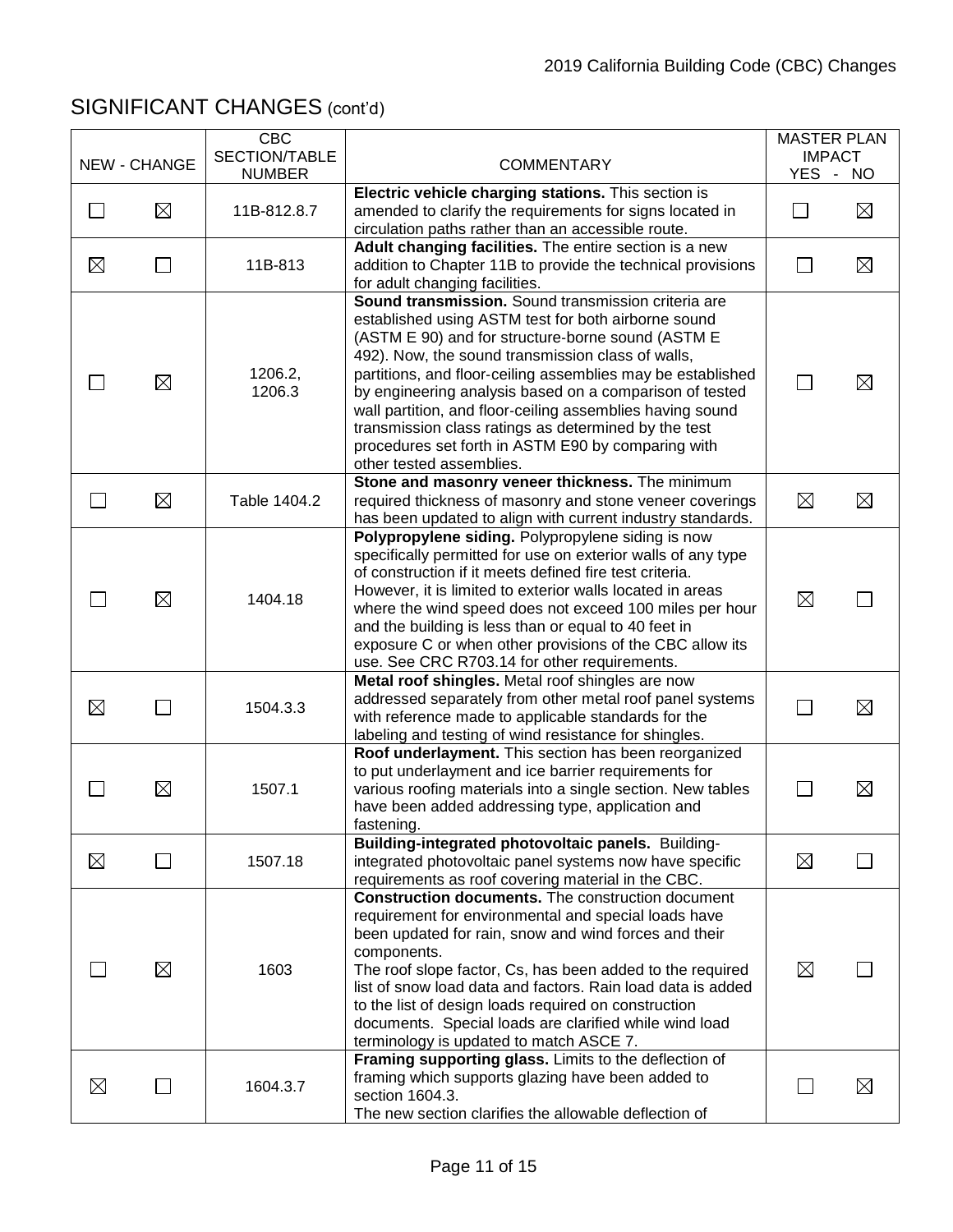|             | <b>NEW - CHANGE</b> | <b>CBC</b><br>SECTION/TABLE<br><b>NUMBER</b> | <b>COMMENTARY</b>                                                                                                                                                                                                                                                              | <b>MASTER PLAN</b><br><b>IMPACT</b><br>YES - NO |             |
|-------------|---------------------|----------------------------------------------|--------------------------------------------------------------------------------------------------------------------------------------------------------------------------------------------------------------------------------------------------------------------------------|-------------------------------------------------|-------------|
|             |                     |                                              | exterior wall framing members supporting the glazing on<br>the basis of the framing members spans.                                                                                                                                                                             |                                                 |             |
| $\boxtimes$ |                     | 1604.5.1                                     | Multiple occupancies. The provisions addressing<br>occupancies within a structure now include an exception<br>exempting buildings in their entirety from needing to<br>qualify for a higher risk category when a storm shelter is<br>part of the structure.                    |                                                 | $\boxtimes$ |
| $\boxtimes$ |                     | 1604.10                                      | Loads on storm shelters. The development of the loads<br>for storm shelters is to be based on ICC 500 which<br>provides wind speeds for tornado and hurricanes shelters<br>design using ASCE 7 load combinations.                                                              |                                                 | $\boxtimes$ |
|             | $\boxtimes$         | Table 1607.1                                 | Deck Live Load. Table 1607.1 is now consistent with<br>provisions in the 2010 and 2016 editions of ASCE 7 for<br>minimum uniformly distributed live loads on decks and<br>balconies by increasing the deck live load to one and one-<br>half the live load of the area served. | $\boxtimes$                                     |             |
|             | $\boxtimes$         | Table 1607.1                                 | Live load reduction. Table 1607.1 now clarifies where<br>heavy live loads of 100 pdf or greater may be reduced.<br>Footnotes have added and modified to clarify where the<br>reductions apply.                                                                                 | $\mathcal{L}_{\mathcal{A}}$                     | $\boxtimes$ |
| $\boxtimes$ | $\mathcal{L}$       | 1607.15.2                                    | Fire walls. The minimum lateral load that fire wall are<br>required to resist has been established at five pounds per<br>square foot.                                                                                                                                          | $\Box$                                          | $\boxtimes$ |
|             | $\boxtimes$         | 1609                                         | Wind loads. Section 1609 now has updated wind speed<br>maps, including maps for the State of Hawaii.<br>Terminology for describing wind speeds has been<br>changed again, with ultimate design wind speeds now<br>called basic design wind speeds.                             | $\boxtimes$                                     |             |
|             | $\boxtimes$         | 1613                                         | Earthquake loads. The site coefficients contained in the<br>CBC have now been brought into alignment with the<br>newest generation of ground motion attenuation<br>equations.                                                                                                  | $\boxtimes$                                     |             |
| $\sim$      | $\boxtimes$         | 1613.2.1                                     | Seismic maps. The CBC seismic maps have been<br>updated to match new maps in the 2015 NEFRP<br>Provisions and 2016 ASCE 7 standard.                                                                                                                                            | $\boxtimes$                                     |             |
| $\boxtimes$ |                     | 1615,<br>1604.5                              | Tsunami loads. There are many coastal communities in<br>the western United States which need tsunami-resistant<br>design of critical infrastructure and essential facilities.<br>New CBC Section 1615, Tsunami Loads, has been added<br>to address design of these facilities. |                                                 | $\boxtimes$ |
| $\boxtimes$ |                     | 1704.6                                       | <b>Structural observations for structures.</b> Section<br>1704.6.1 has been added requiring structural observation<br>of buildings that are considered a high-rise or assigned to<br>Risk Category IV.                                                                         |                                                 | $\boxtimes$ |
|             | $\boxtimes$         | 1705.5.2                                     | Metal-plate connected wood trusses. Five-foot-tall<br>wood trusses requiring permanent bracing now require a<br>periodic special inspection to verify that the required<br>bracing has been installed.                                                                         | $\boxtimes$                                     |             |
|             | $\boxtimes$         | 1705.12.1,<br>1705.13.1                      | Structural steel. The exception for inspection of seismic<br>force-resisting systems have been clarified for structures<br>in moderate and high seismic regions.                                                                                                               | $\mathcal{L}_{\mathcal{A}}$                     | $\boxtimes$ |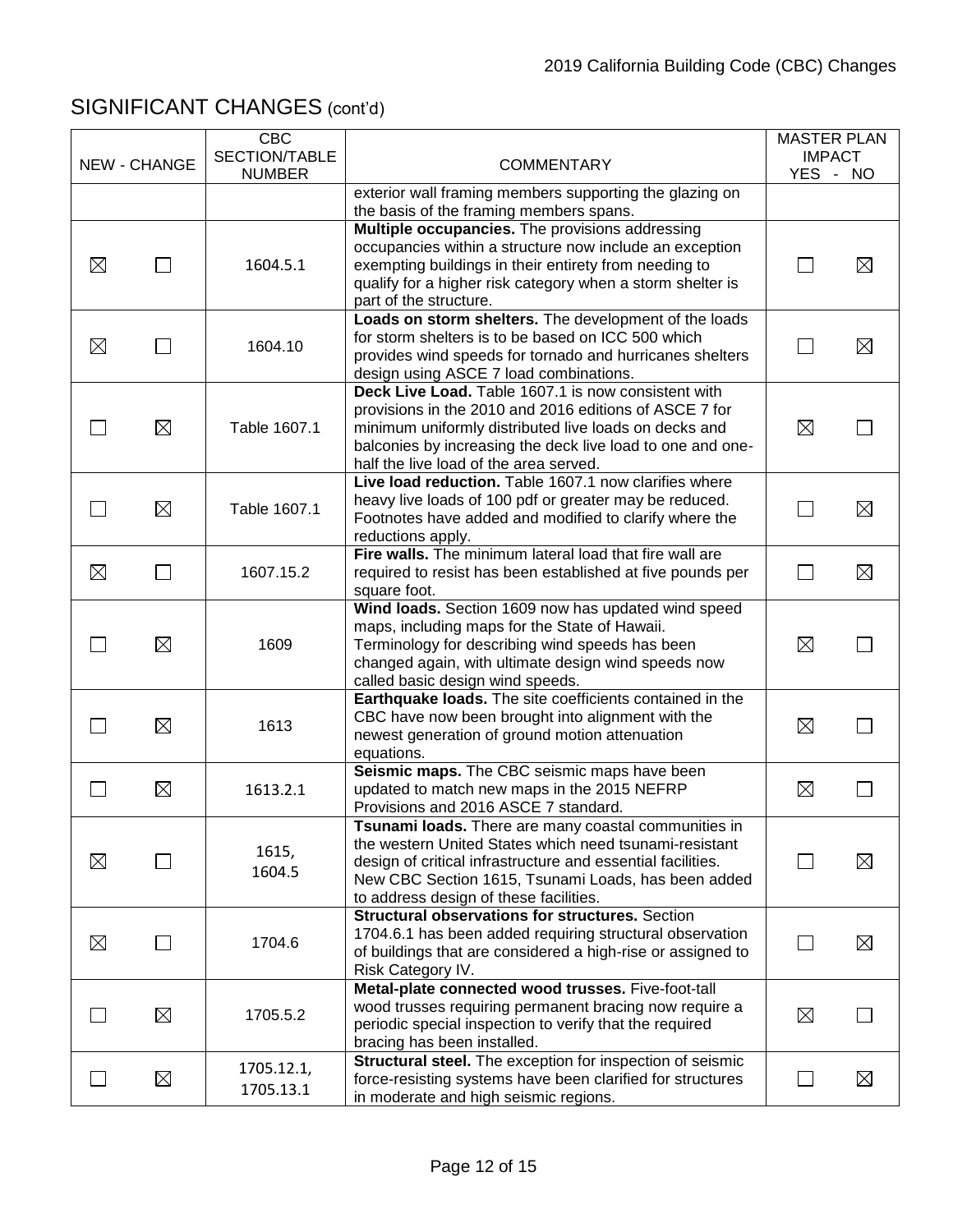|             |              | <b>CBC</b><br>SECTION/TABLE |                                                                                                                                                                                                                                                                                                                                                                                                                                                                       | <b>MASTER PLAN</b><br><b>IMPACT</b> |             |
|-------------|--------------|-----------------------------|-----------------------------------------------------------------------------------------------------------------------------------------------------------------------------------------------------------------------------------------------------------------------------------------------------------------------------------------------------------------------------------------------------------------------------------------------------------------------|-------------------------------------|-------------|
|             | NEW - CHANGE | <b>NUMBER</b>               | <b>COMMENTARY</b>                                                                                                                                                                                                                                                                                                                                                                                                                                                     | YES - NO                            |             |
| $\boxtimes$ | $\sim$       | 1705.12.6                   | Special inspections for fire sprinkler clearance.<br>Special inspection is now required for minimum clearance<br>of fire sprinkler components to structure and to MEP<br>equipment in Seismic Design Category C, D, E or F for:<br>1. Minimum clearances have been provided as required<br>by ASCE/SEI 7<br>2. A nominal clearance of not less than 3 inches is to be<br>provided between fire protection sprinkler system drops<br>and sprigs to adjacent structure. |                                     | $\boxtimes$ |
|             | $\boxtimes$  | 1804.4                      | Site grading. An exception for impervious surfaces is<br>added to allow slopes less than 2% near doors to meet<br>the egress requirements in Chapter 10.                                                                                                                                                                                                                                                                                                              |                                     | $\boxtimes$ |
|             | $\boxtimes$  | 1807.2                      | Retaining walls. The requirement for consideration of a<br>keyway in the sliding analysis of retaining wall has been<br>deleted from Section 1807.2.                                                                                                                                                                                                                                                                                                                  | $\mathcal{L}_{\mathcal{A}}$         | $\boxtimes$ |
| $\sim$      | $\boxtimes$  | 1810.3.8.3                  | Precast prestressed piles. Equations under section<br>1810.3.8.3 addressing precast prestressed piles have<br>been updated.                                                                                                                                                                                                                                                                                                                                           | $\mathbf{L}$                        | $\boxtimes$ |
| $\sim$      | $\boxtimes$  | 1901.2                      | Plain and reinforced concrete. A new requirement for<br>the use of ASCE 7 Section 14.2.4 has been established<br>for the design of precast concrete diaphragms in high<br>seismic regions.                                                                                                                                                                                                                                                                            | Г.                                  | $\boxtimes$ |
|             | $\boxtimes$  | 2207.1                      | Steel Joists. The 2015 edition of the combined SJI-100,<br>Standard Specification for K-Series, LH-series, and DLH-<br>Series Open Web Steel Joist and Joist Girders, is the new<br>referenced standard for steel joists.                                                                                                                                                                                                                                             |                                     | $\boxtimes$ |
| $\boxtimes$ |              | 2209.2                      | Cantilevered steel storage racks. The cantilevered<br>storage rack standard, RMI ANSI/MH 16.3, has been<br>added to clarify the characteristics, essential differences,<br>and requirements for cantilevered storage racks.                                                                                                                                                                                                                                           |                                     | $\boxtimes$ |
|             | $\boxtimes$  | 2211                        | Cold-formed light-frame construction. The 2015 edition<br>of AISC standards for cold-formed steel, including AISC<br>S240, AISI S400, and AISI S202, have been referenced in<br>the 2019 CBC.                                                                                                                                                                                                                                                                         | $\boxtimes$                         |             |
| $\boxtimes$ |              | Table 2304.9.3.2            | Mechanically laminated decking. A new alternative<br>fastener schedule for construction of mechanical<br>laminated decking has been added to the 2019 CBC<br>giving equivalent power driven fasteners for the 20 penny<br>nail.                                                                                                                                                                                                                                       | $\boxtimes$                         |             |
|             | $\boxtimes$  | Table 2304.10.1             | Ring shank nails. The 2019 CBC and CRC are now<br>aligned by requiring 8-penny common or ring shanks nails<br>when nailing 6 inches and 12 inches on center for roof<br>sheathing.                                                                                                                                                                                                                                                                                    | $\boxtimes$                         |             |
|             | ⊠            | 2304.10.5                   | Fasteners in treated wood. Staples in preservative-<br>treated wood and fire-retardant-treated wood are now<br>required to be made of stainless steel.                                                                                                                                                                                                                                                                                                                | $\boxtimes$                         |             |
|             | $\boxtimes$  | 2304.11                     | Heavy timber construction. Heavy timber provisions in<br>Chapter 23 have been reorganized and information about<br>dimensional equivalencies has been relocated from<br>Section 602.4 to Section 2304.1.                                                                                                                                                                                                                                                              |                                     | $\boxtimes$ |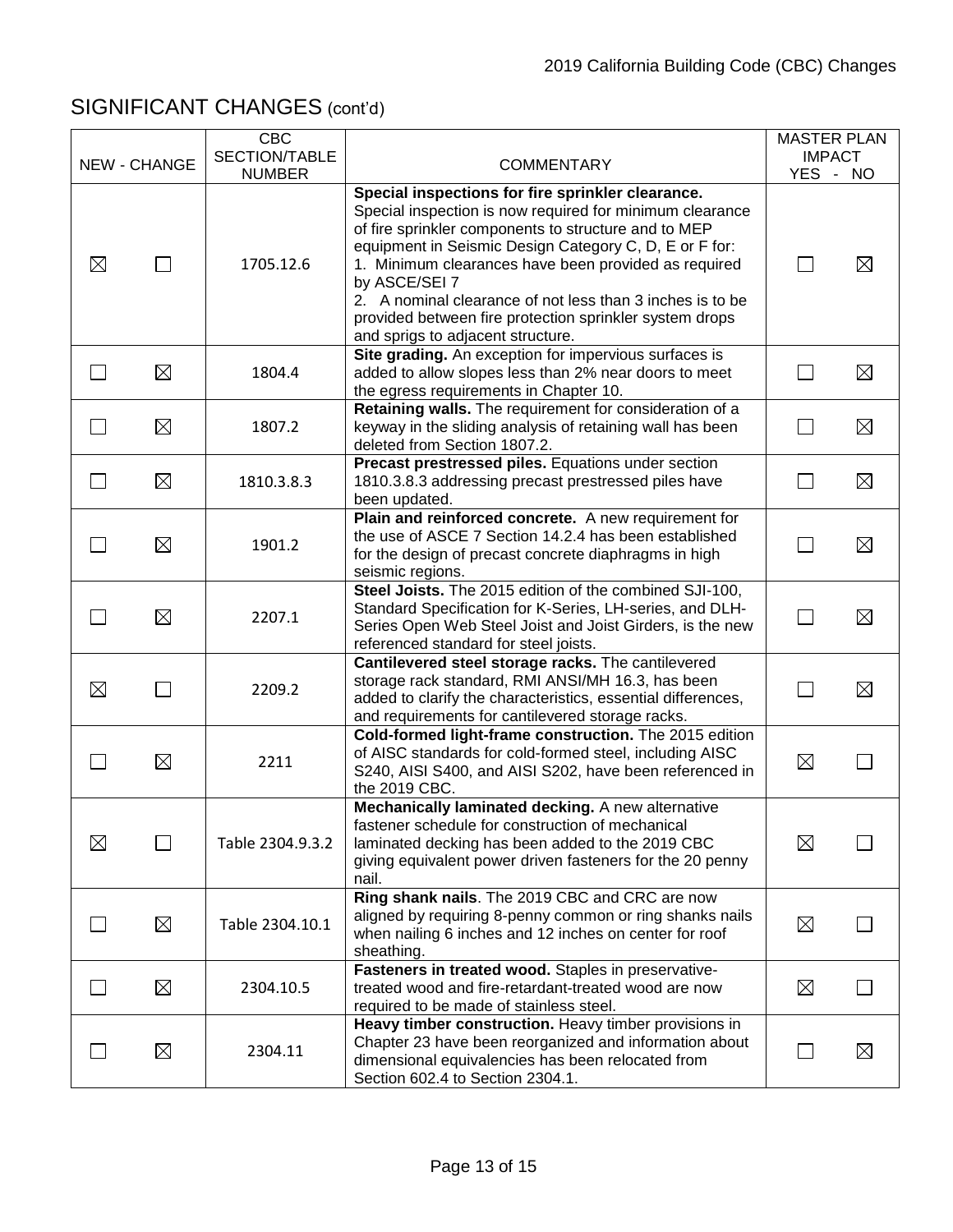| <b>NEW - CHANGE</b> |             | <b>CBC</b><br>SECTION/TABLE | <b>COMMENTARY</b>                                                                                                                                                                                                                                                                                                                                                                                                                                                                                                                                                    | <b>MASTER PLAN</b><br><b>IMPACT</b> |     |
|---------------------|-------------|-----------------------------|----------------------------------------------------------------------------------------------------------------------------------------------------------------------------------------------------------------------------------------------------------------------------------------------------------------------------------------------------------------------------------------------------------------------------------------------------------------------------------------------------------------------------------------------------------------------|-------------------------------------|-----|
|                     |             | <b>NUMBER</b>               |                                                                                                                                                                                                                                                                                                                                                                                                                                                                                                                                                                      | YES - NO                            |     |
|                     | $\boxtimes$ | 2304.12.2.5,<br>2304.12.2.6 | Slopes and vents at decks and roof supports.<br>1. Per section 2304.12.2.5, the impervious moisture<br>barrier system protecting the structure supporting floors<br>must provide positive drainage of water that infiltrates<br>the moisture permeable floor topping.<br>2. Per section 2304.12.2.6, enclosed framing in exterior<br>balconies that are exposed to rain, snow, or water are<br>to be provided with openings that provide a net free<br>cross-ventilation area not less than 1/150 of the area of<br>each separate space between framing.             | $\boxtimes$                         |     |
|                     | ⊠           | 2308.5.5.1                  | Single headers in conventional framing. The<br>conventional wood framing provisions now allow single<br>headers under certain limited conditions with small spans<br>to allow for provision of increased wall insulation.                                                                                                                                                                                                                                                                                                                                            | $\boxtimes$                         |     |
|                     | $\boxtimes$ | 2407.1.2                    | Structural glass baluster panels. Structural glass<br>baluster panels are to have an attached top rail. The top<br>rail must be supported by at least three glass baluster<br>panels. It must remain in place if one glass baluster panel<br>fails.<br>Per exception, an attached top rail is not required where<br>the glass baluster panels are made of laminated glass<br>with two or more glass plies of equal thickness and of the<br>same glass type.                                                                                                          | $\boxtimes$                         |     |
|                     | ⊠           | 2603.2.1                    | Labeling of Foam Insulation without flame retardants.<br>Establishes labeling requirements for polystyrene foam<br>insulation.                                                                                                                                                                                                                                                                                                                                                                                                                                       | $\boxtimes$                         |     |
| $\boxtimes$         | $\Box$      | 2603.13                     | Cladding over foam sheathing at wood framing.<br>Provisions for sheathing over foam sheathing have been<br>introduced into the CBC from the California Residential<br>Code. This section addresses fastening siding over thick<br>foam insulation on the exterior of the building. Two tables<br>include fastening requirements based on whether furring<br>is provided under the siding or not.                                                                                                                                                                     | $\boxtimes$                         |     |
| ⊠                   |             | 3001.2                      | Accessible emergency elevator communications.<br>Additional 2-way communications capabilities are now<br>required at accessible elevators for use by persons with<br>hearing & speech disabilities that:<br>1. Is a visual text-based and a video- based 24/7 live<br>interactive system.<br>2. Is fully accessible by the deaf, hard of hearing and<br>speech impaired, and includes voice-only options<br>for hearing individuals.<br>3. Has the ability to communicate with emergency<br>personnel utilizing existing video conferencing<br>technology, chat/text |                                     | IXI |